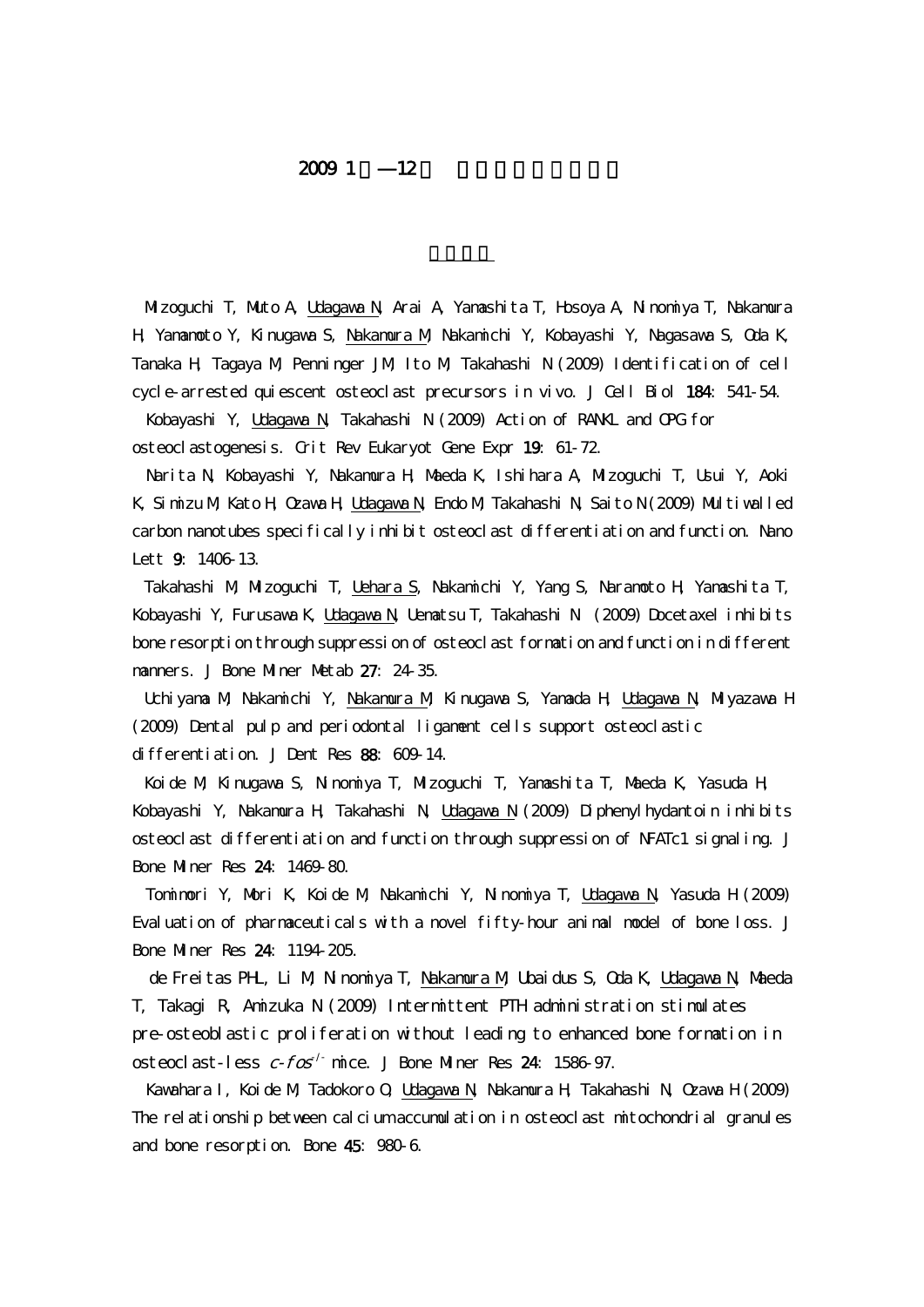|                        | (2009) RANKL/RANK/CPG<br>(2009)     |              |                                   |  |  |  |  |  |  |
|------------------------|-------------------------------------|--------------|-----------------------------------|--|--|--|--|--|--|
| 41: 312-5.             |                                     |              |                                   |  |  |  |  |  |  |
| 67: 889-96.            |                                     |              |                                   |  |  |  |  |  |  |
|                        |                                     | $\mathbf{r}$ | (2009)<br>THE BONE 23: 303-9.     |  |  |  |  |  |  |
| (2009)                 |                                     |              | 22 33 41.<br>$\ddot{\phantom{0}}$ |  |  |  |  |  |  |
|                        |                                     |              |                                   |  |  |  |  |  |  |
|                        |                                     |              |                                   |  |  |  |  |  |  |
| Bone Forum in Hanno 4  | 2009<br>$\overline{\phantom{0}}$    |              |                                   |  |  |  |  |  |  |
|                        | $C\!C\!E$                           | 2009         | $\overline{\phantom{a}}^2$        |  |  |  |  |  |  |
|                        | 2009<br>$\boldsymbol{7}$            |              |                                   |  |  |  |  |  |  |
|                        |                                     |              |                                   |  |  |  |  |  |  |
| $10$                   |                                     |              | $\overline{4}$<br>2009            |  |  |  |  |  |  |
| $\overline{4}$         |                                     |              |                                   |  |  |  |  |  |  |
| p7 8, 2009             |                                     |              |                                   |  |  |  |  |  |  |
|                        |                                     | 30<br>2009   | 10                                |  |  |  |  |  |  |
|                        |                                     |              |                                   |  |  |  |  |  |  |
|                        |                                     |              |                                   |  |  |  |  |  |  |
| $8\,$                  |                                     |              |                                   |  |  |  |  |  |  |
| Cell Processing Center |                                     |              |                                   |  |  |  |  |  |  |
| 129                    | $2009\,$<br>$\overline{\mathbf{3}}$ |              |                                   |  |  |  |  |  |  |
|                        | $\rm III$                           |              |                                   |  |  |  |  |  |  |

その他学術著作物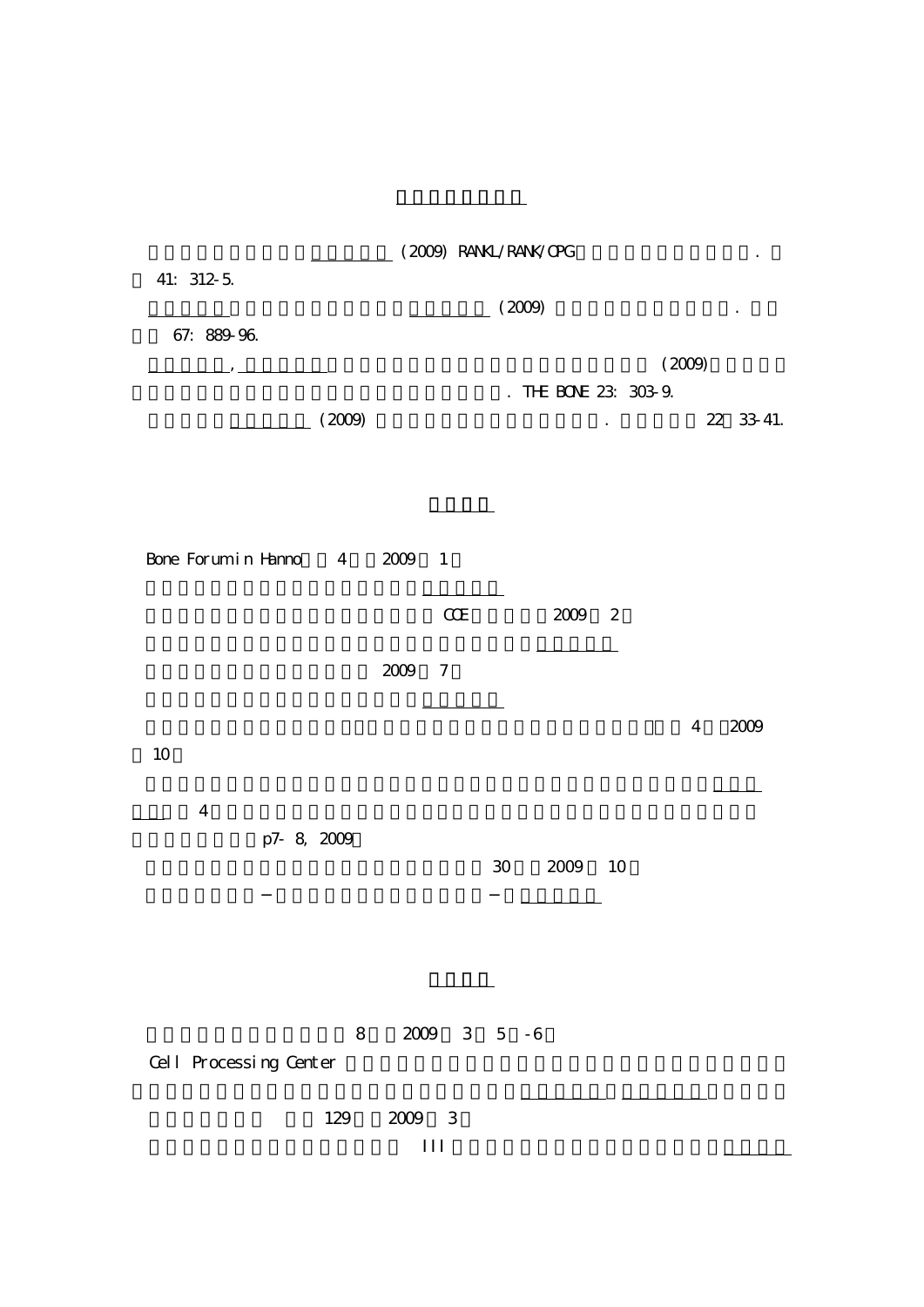26L-pm16

 $2009$  6

Dipeputidyl Peptidase III

 $72$ 

68 2009 7 11

A novel phyto-steroid, Alisol-B, suppresses RANKL-induced osteoclastogenesis in vitro Ji-Won Lee,

|              |                                                                                   | 27            | 2009      | 23 25<br>7      |                 |                    |             |
|--------------|-----------------------------------------------------------------------------------|---------------|-----------|-----------------|-----------------|--------------------|-------------|
|              | $\mathbf{D}$                                                                      | <b>MCSF</b>   |           |                 |                 | $IL-34$            |             |
|              |                                                                                   |               |           | 27<br>$\left($  |                 |                    |             |
| p157, 2009)  |                                                                                   |               |           |                 |                 |                    |             |
|              |                                                                                   |               |           | (QP)            | $-QQ$           | B                  |             |
|              |                                                                                   |               |           |                 |                 |                    |             |
|              | 27                                                                                |               |           |                 | p192, 2009      |                    |             |
| $c$ - $F$ os |                                                                                   |               |           |                 | (QP)            | $-c$ - $Fos$       | <b>RANK</b> |
|              | $\mathbb{Q}P$                                                                     |               |           |                 |                 |                    |             |
|              |                                                                                   |               |           | 27              |                 |                    |             |
| p208, 2009   |                                                                                   |               |           |                 |                 |                    |             |
|              |                                                                                   |               |           |                 |                 |                    |             |
|              |                                                                                   |               |           |                 |                 |                    | 27          |
|              |                                                                                   | p237          | 2009      |                 |                 |                    |             |
| <b>RANKL</b> |                                                                                   |               |           | denosunab       | <b>RANKL</b>    |                    |             |
|              |                                                                                   |               |           |                 |                 |                    | 27          |
|              |                                                                                   |               | p207 2009 |                 |                 |                    |             |
|              | Alisol-B suppresses osteoclast differentiation through nediating JNK1 pathway     |               |           |                 |                 |                    |             |
|              | Ji-Won Lee, Yasuhiro Kobayashi, Nobuyuki Udagawa, Naoyuki Takahashi, Kazuo Nagai, |               |           |                 |                 |                    |             |
| Je-Tae Woo   | 27                                                                                |               |           |                 | p217 2009       |                    |             |
|              |                                                                                   | 51            | 2009      | 9<br>9-11       |                 |                    |             |
| Œ            |                                                                                   |               |           |                 |                 |                    |             |
|              |                                                                                   |               |           |                 | J Oral Bi osci  | 51 Suppl: p65 2009 |             |
|              |                                                                                   | <b>BMP</b>    |           |                 |                 |                    |             |
|              |                                                                                   | J Cral Biosci | 51        | Suppl: p65 2009 |                 |                    |             |
|              |                                                                                   |               |           |                 | 39 2009 9 25-27 |                    |             |
|              |                                                                                   |               |           | i n vi vo       |                 |                    |             |
|              |                                                                                   |               |           |                 |                 |                    |             |
| 22           | 233                                                                               |               |           |                 |                 |                    |             |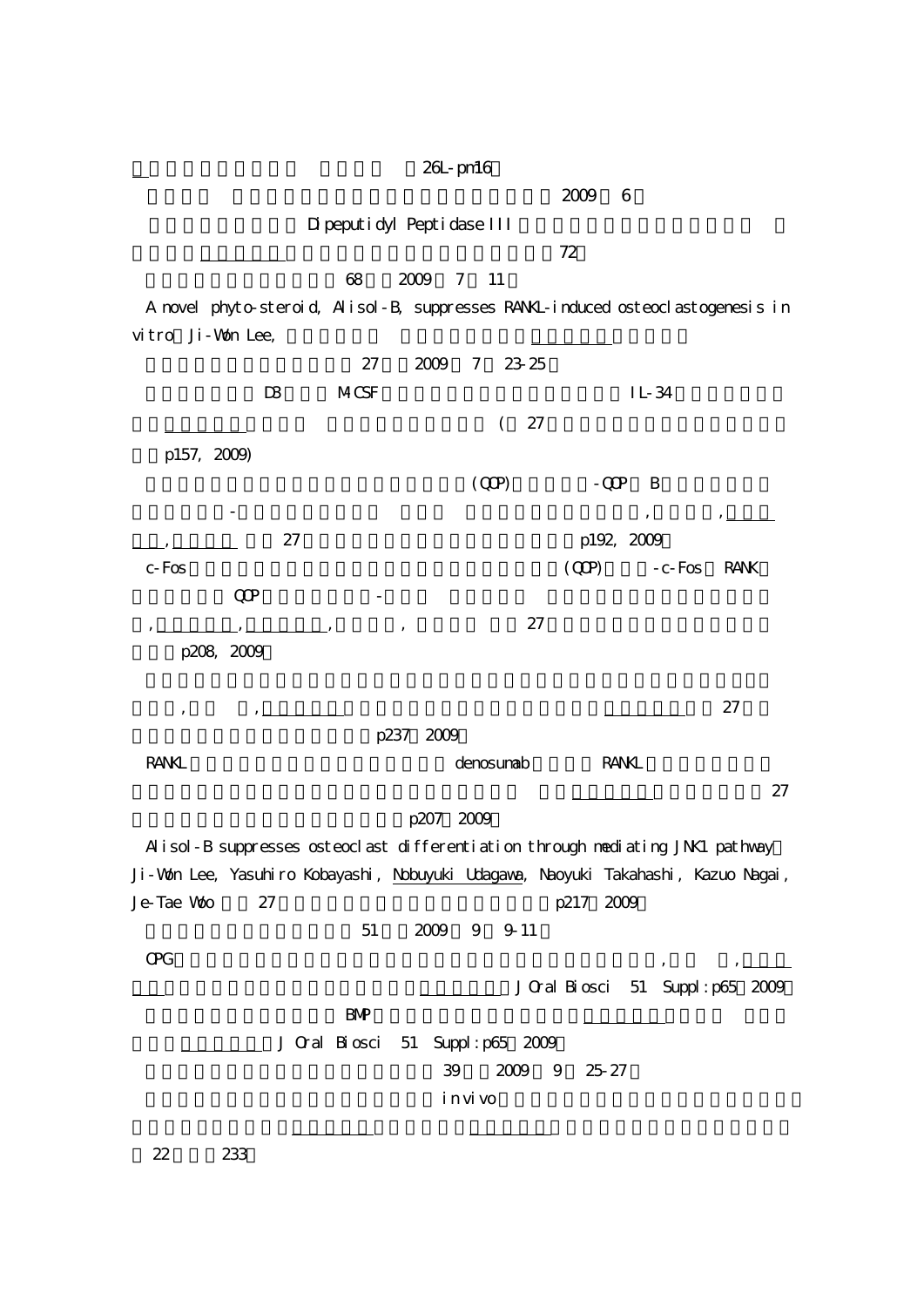

31st American Society for Bone and Mineral Research ASBNR Annual Meeting, 2009 9 11-15

The role of splenic IL-34 in CSF-1-independent osteoclastogenesis induced by active vitamin D<sub>3</sub> : Nakamichi Y, <u>Udagawa N,</u> Mizoguchi T, Kobayashi Y, Takahashi N

 $(A09001774)$ 

Rapid evaluation of a denosumab-like anti-human RANKL neutralizing monoclonal antibody with sRANKL-treated bone loss model: Tomimori Y, Mori K, Koide M, Nakamichi

Y, Ninomiya T, Udagawa N and Yasuda H ( $\qquad \qquad$  A09002377) 26 2009 11 4-7

Ror 2- nediated noncanonical Wnt signaling enhances RANKL-induced osteoclast formation in physiological and pathological conditions : Kobayashi Y, Maeda K, Ishihara A, Uehara S, Takada I, Kato S, Nishita M, Minami Y, Marumo K, Udagawa N, Takahashi N (26  $p63, 2009$ )

The role of splenic IL-34 in CSF-1-independent osteoclastogenesis induced by active vitamin  $D_3$ : Nakamichi Y, Udagawa N, Mizoguchi T, Kobayashi Y, Takahashi N 26 p65, 2009)